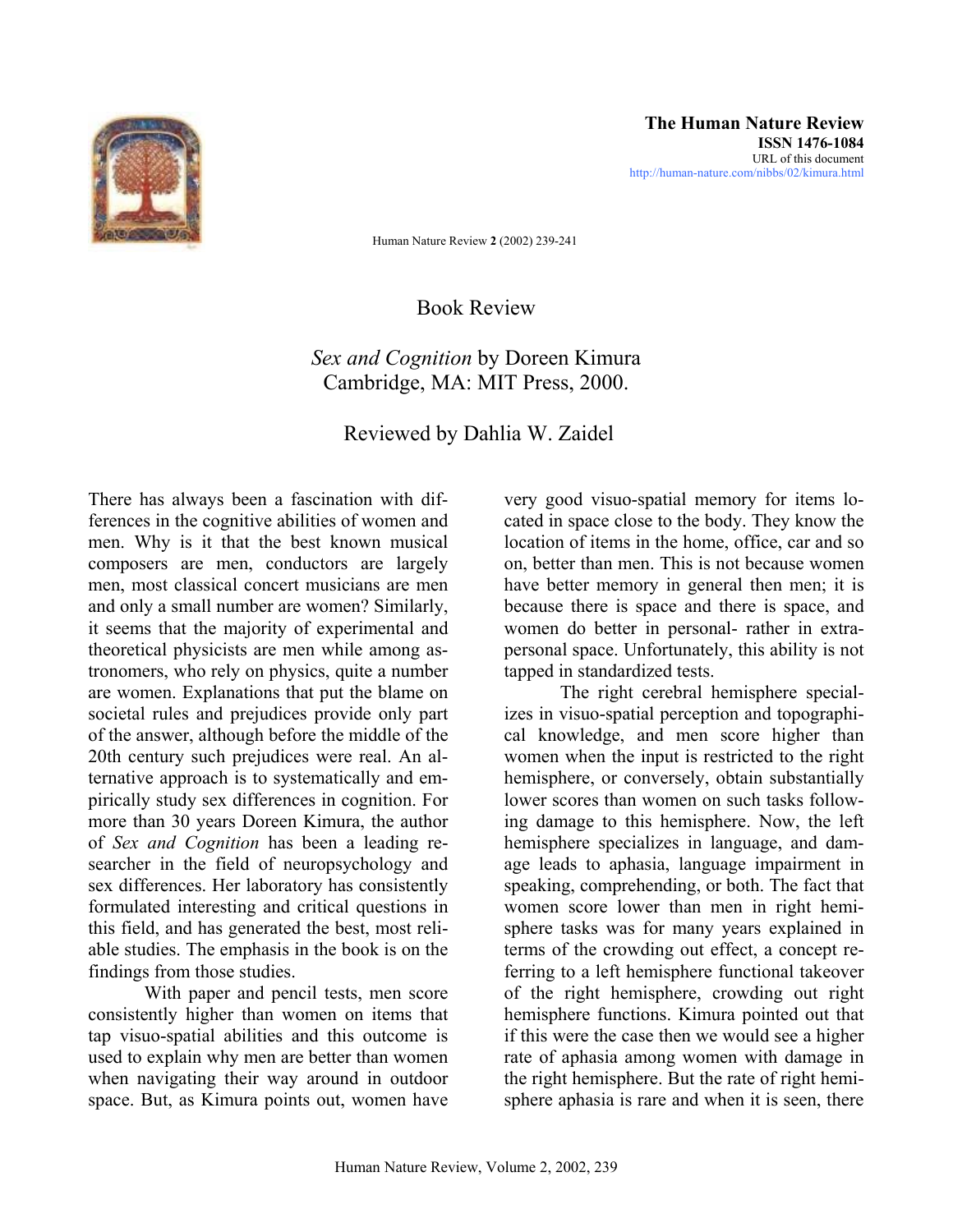is no sex difference in its occurrence. There must be another explanation, then. One possibility is that the type of tests that are administered to tap hemispheric functions are not sensitive enough to show subtle differences between the sexes, particularly in visuo-spatial abilities.

The nature of the organization of language centers within the left hemisphere is not the same in women and men. Kimura found that there is a sex difference in the intrahemispheric language control centers, particularly those located in the frontal and parietal lobes. Moreover, there is a greater left hemispheric anterior-posterior distance between language centers in women compared to men. This, however, does not explain why women are better than men in word production tests where the task is to produce as many words as possible in a limited time range.

Women do not outperform men in language tests across the board. The sexes do not differ in grammar, sentence construction, spelling, or reading comprehension. There does not seem to be a substantial sex difference in left hemisphere cognition. Even with right hemisphere cognition, the sex difference can be reduced if women are allowed more time to solve items loaded in visuo-spatial cognition.

The meat of the book begins in the third chapter, but the first two describe some fascinating facts. Research on anatomical body asymmetries in women and men as well as research on cognition in gay men were conducted in Kimura's laboratory and all of this is described in subsequent chapters. Not all findings on sex differences in cognitive abilities or in neuroanatomy have been covered. However, the critical and carefully thought out behavioral experiments are described. This small book by a highly knowledgeable, established, and insightful researcher is easy to read and is suitable both for students in the neurosciences and trained professionals.

D. W. Zaidel, Ph.D., Department. of Psychology, University of California, Los Angeles, Los Angeles, CA 90095-1563, USA. Email: [dahliaz@ucla.edu](mailto:dahliaz@ucla.edu)

## *Sex and Cognition* by Doreen Kimura Cambridge, MA: MIT Press, 2000.

## Reviewed by Vernon L. Quinsey

Doreen Kimura is Professor of Psychology at Simon Fraser University. She provides an accessible and brief summary of sex differences in cognition in this book. Many of the findings are derived from the program of research she maintained for many years at the University of Western Ontario.

It is likely to be a surprise to nonspecialist readers that there are so many sex differences in cognition and that some of them are of considerable magnitude. The documentation of these differences, together with their evolutionary implications, has been unwelcome in some academic and social policy circles. Kimura doesn't say much about the criticism her work has received but the book is organized so as to pre-empt knee jerk politically correct criticism and she makes a few comments that suggest that she is a little weary of it.

Another surprise to nonspecialists will be the findings on sex differences in directional bilateral dermatoglyphic asymmetry (people have more fingerprint ridges on their right than left sides and men are more strongly lateralized than women). Surprising, because homosexual men are less lateralized than heterosexual men, making the former resemble women more than the latter. This finding, among others, supports a neurohormonal organizational theory of sexual orientation.

In sum, Kimura has achieved her goal of writing an accurate summary of the research on